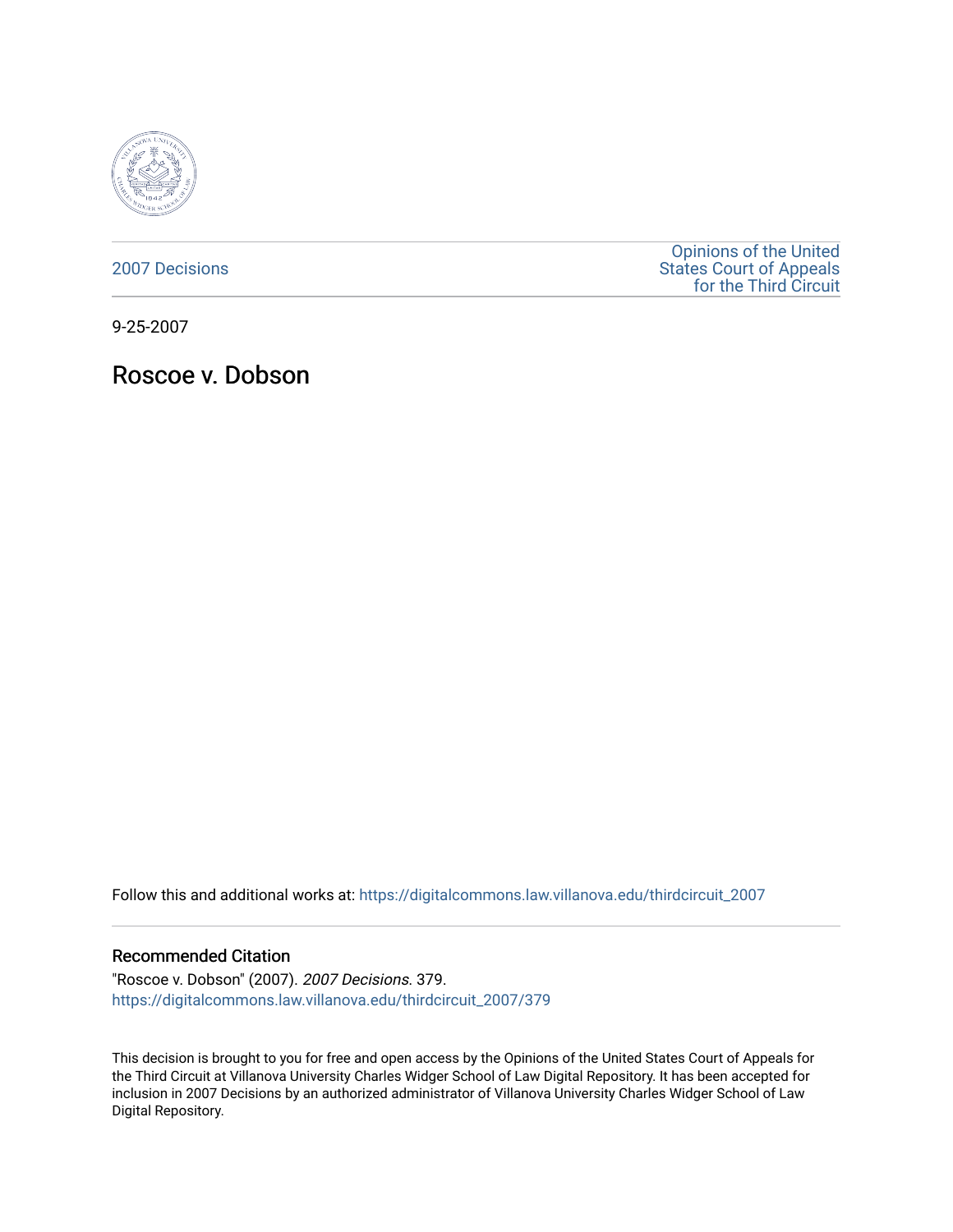#### CLD-351 **NOT PRECEDENTIAL**

# UNITED STATES COURT OF APPEALS FOR THE THIRD CIRCUIT

## NO. 07-1418 \_\_\_\_\_\_\_\_\_\_\_\_\_\_\_\_

### ALFONZO A. ROSCOE, Appellant

v.

C.O. DOBSON; LT. FELLMAN; LT. LYONS; ASSOCIATE WARDEN MEEKS; WARDEN TROY WILLIAMSON; KAREN F. HOGSTEN; J. ESPARZA

\_\_\_\_\_\_\_\_\_\_\_\_\_\_\_\_\_\_\_\_\_\_\_\_\_\_\_\_\_\_\_\_\_\_\_\_

On Appeal From the United States District Court For the Middle District of Pennsylvania (M.D. Pa. Civ. No. 05-cv-02547) District Judge: Honorable Yvette Kane

\_\_\_\_\_\_\_\_\_\_\_\_\_\_\_\_\_\_\_\_\_\_\_\_\_\_\_\_\_\_\_\_\_\_\_\_\_\_\_

Submitted For Possible Dismissal Under 28 U.S.C. § 1915(e)(2)(B) August 23, 2007 Before: RENDELL, SMITH AND JORDAN, CIRCUIT JUDGES

> (Filed September 25, 2007 ) \_\_\_\_\_\_\_\_\_\_\_\_\_\_\_\_\_\_\_\_\_\_\_

## OPINION \_\_\_\_\_\_\_\_\_\_\_\_\_\_\_\_\_\_\_\_\_\_\_

PER CURIAM

Alfonzo Roscoe, a federal prisoner proceeding pro se, appeals from an order of the

United States District Court for the Middle District of Pennsylvania granting summary

judgment in favor of prison employees in his civil rights action because he failed to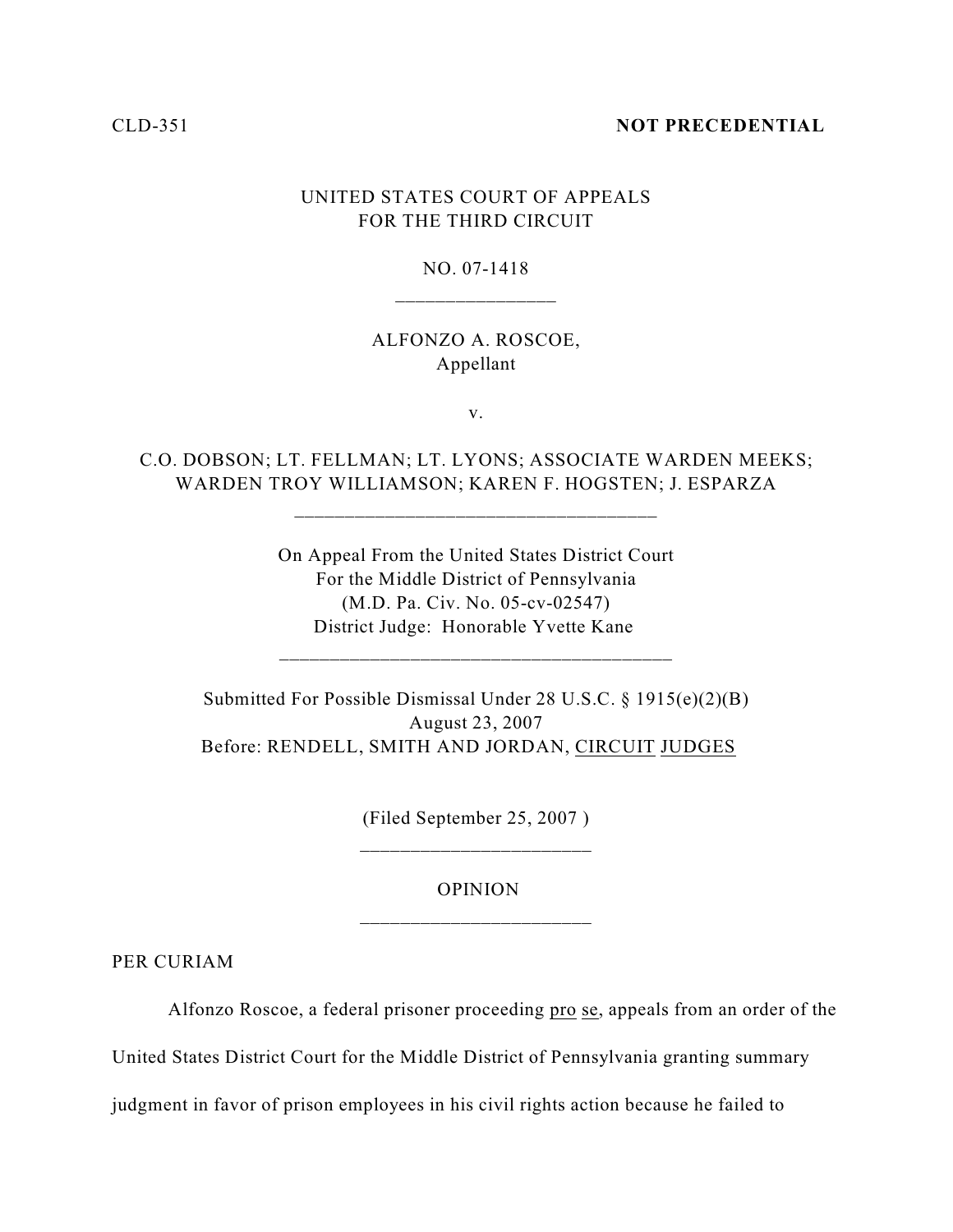exhaust his administrative remedies. We will dismiss Roscoe's appeal pursuant to 28 U.S.C. § 1915(e)(2)(B).

In August 2005, Roscoe reported to his work supervisor that Corrections Officer Dobson pushed and shoved him and then threatened to kill him. Roscoe was taken to a lieutenant's office for an interview, and later was placed in the Special Housing Unit (SHU). Roscoe filed a Request for Administrative Remedy concerning the incident. The Warden responded that Roscoe's allegations would be evaluated, but he would not be notified of the results of any investigation. The Warden notified Roscoe that he could appeal to the Regional Director.

Roscoe filed an appeal alleging that he was assaulted and challenging his confinement in the SHU. The Regional Director rejected the appeal because Roscoe did not provide a copy of the institution's response or submit the correct number of continuation pages. Roscoe timely resubmitted his appeal, but the Regional Director denied it, stating that Roscoe's allegations were referred to the proper authority, and that he was not entitled to information about the investigation. And the Regional Director stated that the Warden determined that his release to the general population could be detrimental to the safety, security, and orderly running of the prison, and that he would remain in the SHU pending the investigation. The Regional Director notified Roscoe that he had 30 days to appeal the decision, which was issued on November 30, 2005.

Roscoe timely appealed to the Bureau of Prisons Central Office. On December 14,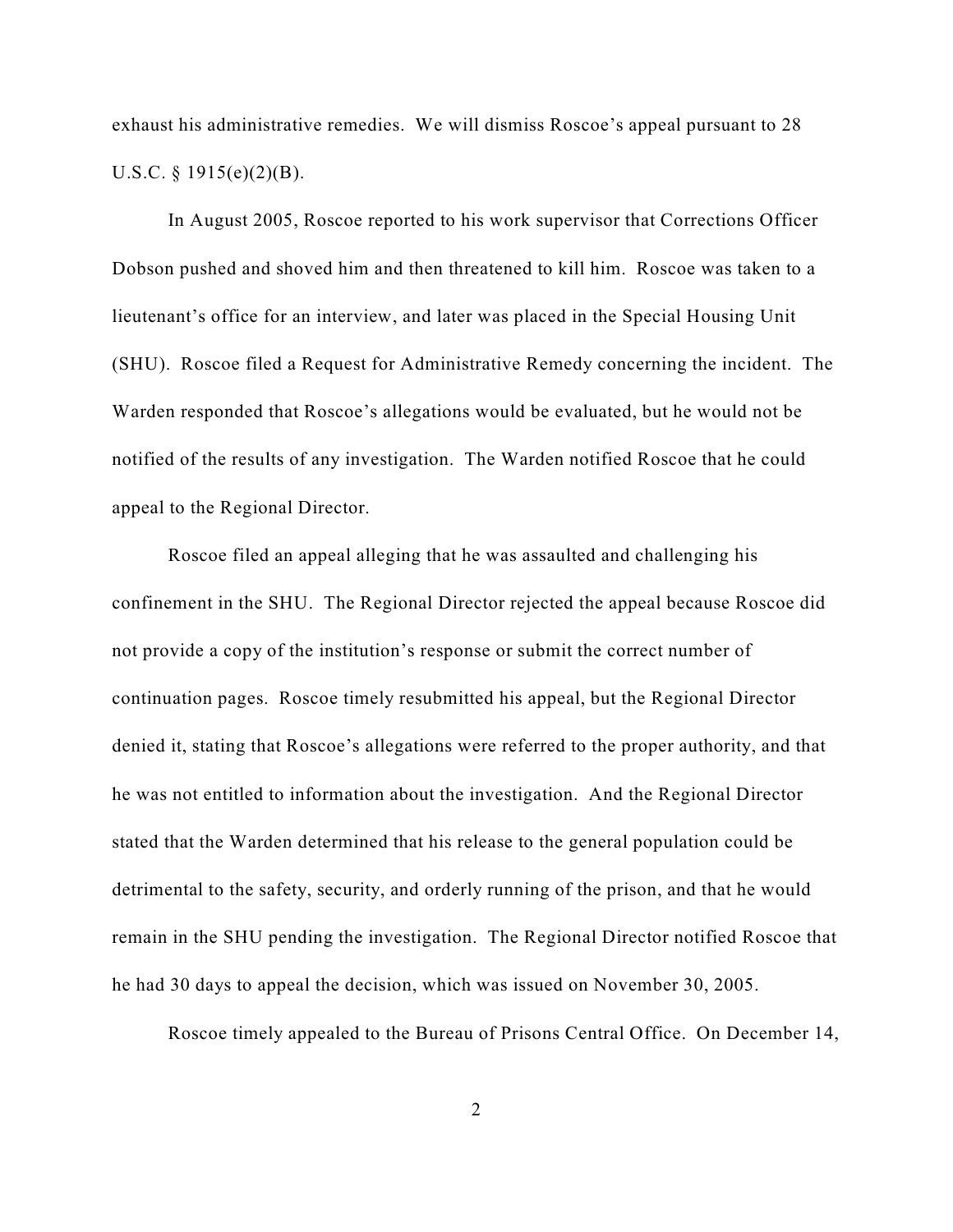2005, the Central Office rejected the appeal because Roscoe provided the wrong form, failed to provide a copy of his administrative remedy request form and the institution's response, and did not submit the correct number of continuation pages. Roscoe was given 15 days to resubmit his appeal. Roscoe resubmitted his appeal, but the Central Office did not receive it until January 27, 2006. On February 8, 2006, the Central Office rejected the appeal as untimely, and advised Roscoe that he could resubmit the appeal with verification from staff that the untimeliness was not his fault.

On March 13, 2006, Roscoe resubmitted the appeal with a letter from staff stating that Roscoe "could have received" his copy of the December 14, 2005, rejection notice on December 27, 2005, two days before the 15-day deadline. But the Central Office again rejected Roscoe's appeal as untimely, noting that staff could not confirm exactly when he received his rejection notice, and concluding that his appeal was late based on the day staff believed he received the notice.

The District Court did not err in granting summary judgment for the prison employees because Roscoe did not properly exhaust his administrative remedies. The Prison Litigation Reform Act prohibits an inmate from bringing a civil rights action until such administrative remedies as are available are exhausted. 42 U.S.C. § 1997e(a). This provision requires proper exhaustion, which demands compliance with an agency's deadlines and other critical procedural rules. Woodford v. Ngo, 126 S. Ct. 2378, 2386-87 (2006). Here, the Bureau of Prison's Central Office found Roscoe's appeal untimely and